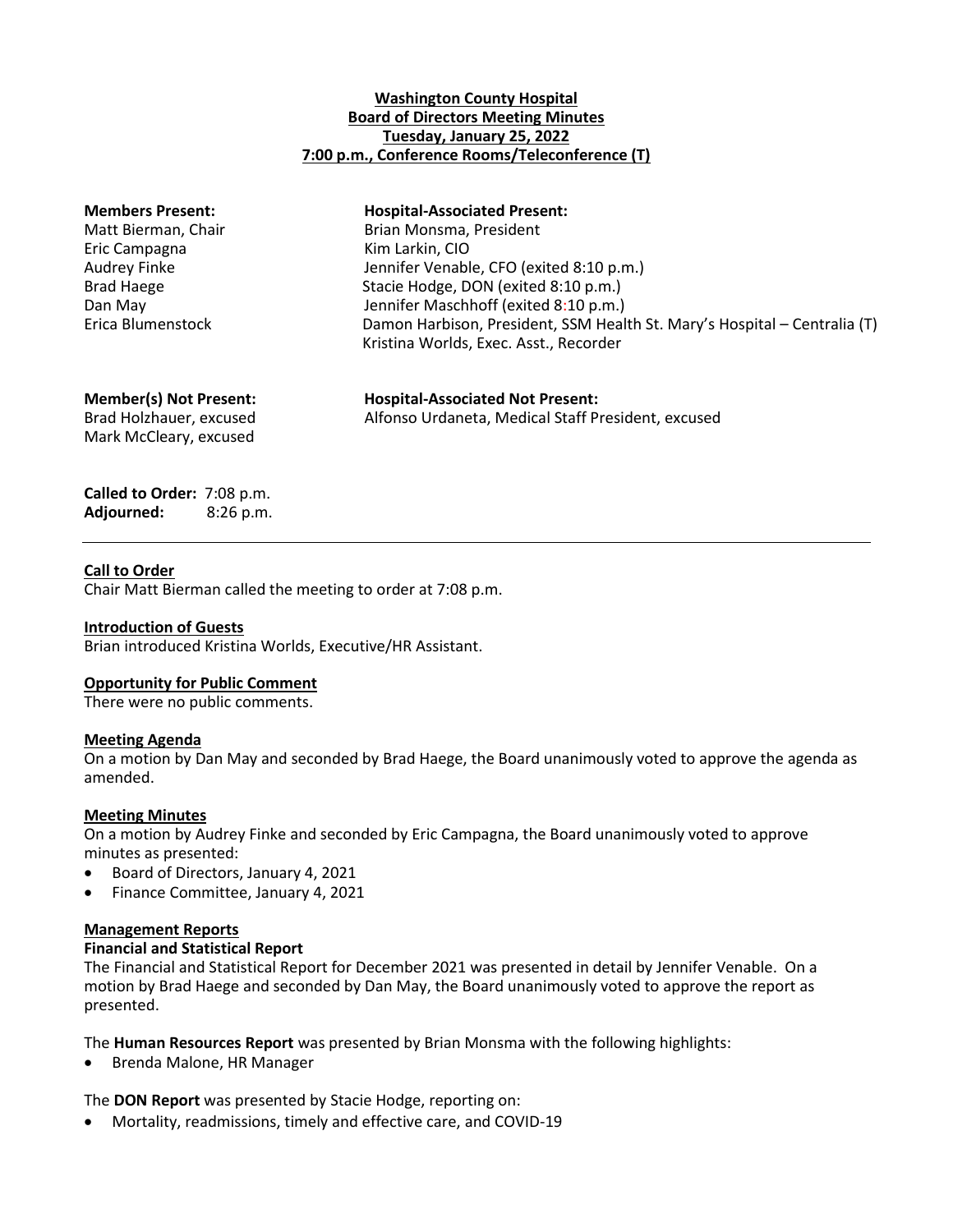The **Clinic Report** was presented by Brian Monsma, reporting: Mill Street RHC status, COVID impact on operations, and RHC Manager selection

The **Quality Report** was presented by Jennifer Maschhoff reporting on:

Process improvement projects and credentialing

### **SSM Update**

The **President's Report** was presented by Brian Monsma, reporting on:

COVID, ICAHN grants, and a capital update

The **SSM Regional Report** was present by Damon Harbison, reporting on:

Urologist NP, Podiatry growth, and the diagnostic partnership with the SSM Nashville Clinic

### **Review of Governance Dashboard**

The Governance Dashboard was reviewed.

### **Review of Strategic Plan**

Partnership updates were presented by Brian Monsma.

### **Annual Review of Hospital Board Membership Terms**

Three of nine Board members' terms are due to expire April 30, 2022: Matt Bierman, Erica Blumenstock, and Eric Campagna. Matt Bierman and Erica Blumenstock noted that they would renew.

### **Schedule Executive and Joint Conference Committee Meetings**

After discussion, an Executive Committee meeting was set for February 15 at 6 p.m. The Joint Conference meeting will be set contingent on physician availability.

#### **Operational Improvements**

Brian Monsma gave an update on Long Term Care structure options, including details regarding the financial benefit of an outpatient geriatric service option.

# **Annual Laboratory Staff Competency Report**

The Board reviewed in detail the Annual Laboratory Staff Competency Report, which is a requirement of The Joint Commission. On a motion by Audrey Finke and seconded by Erica Blumenstock, the Board unanimously voted to approve the 2021 Laboratory Staff Competency Report.

### **Statement of Economic Interest**

Forms were enclosed in the Board packet. Members present submitted completed forms. These will be forwarded to the Washington County Clerk's office, as required annually.

# **Closed Meeting**

At 8:10 p.m., on a motion by Erica Blumenstock and seconded by Dan May, the Board unanimously approved to enter closed session under Open Meetings Public Act 88-621 Sections 2(C)(11)(17)(21). Bierman AYE, Blumenstock AYE, Campagna AYE, Finke AYE, Haege AYE, May AYE. Motion carried.

At 8:24 p.m., the Board left closed session and re-entered open session.

# **Meeting(s) Minutes**

On a motion by Brad Haege and seconded by Audrey Finke, the Board unanimously voted to approve the following closed meeting(s) minutes:

Board of Directors, November 23, 2021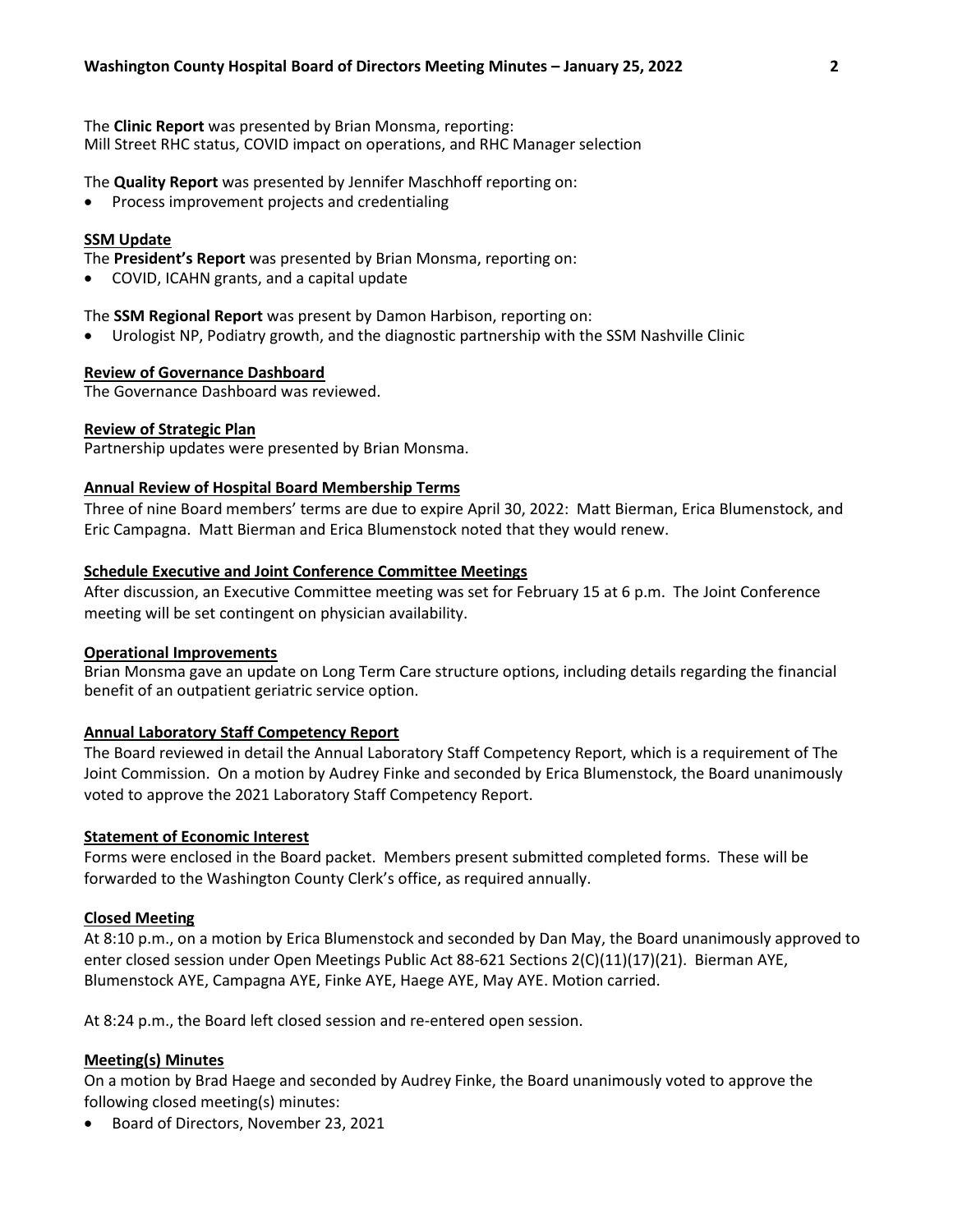Medical Staff, August 25, 2021 and October 5, 2021

# **Medical Staff and/or Allied Health Professionals Staff Credentials and/or Privileges**

On a motion by Eric Campagna and seconded by Brad Haege, the Board unanimously voted to approve Medical Staff and/or Allied Health Professionals Staff credentials and/or privileges, appointments, and reappointments as recommended by WCH Medical Executive Committee (see attachment).

# **Annual HIPAA Risk Assessment Review**

On a motion by Audrey Finke and seconded by Dan May, the Board unanimously voted to approve the 2021 Annual HIPAA Risk Assessment Report presented by Kim Larkin.

# **Meeting Adjournment**

On a motion by Erica Blumenstock and seconded by Brad Haege, the Board unanimously voted to adjourn the meeting at 8:26 p.m.

Respectfully submitted,

Eric Campagna, Secretary Board of Directors Washington County Hospital

kw